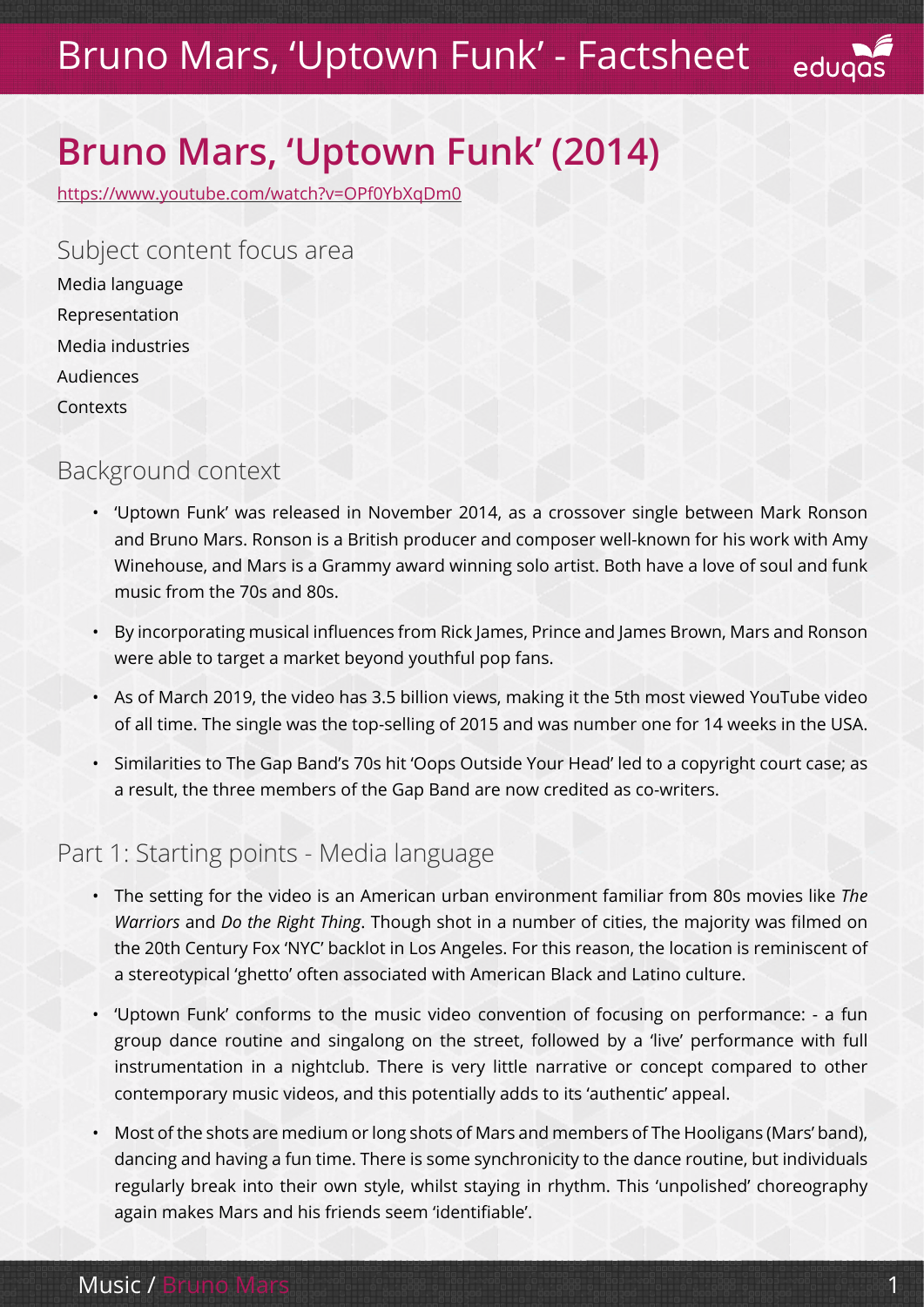- Because there is little narrative to engage the viewer, the video functions mainly to accentuate the beat of the music, the fun atmosphere and, later, an exciting live performance. In the first verse, Mars and his friends dance towards us as the camera dollies back. This makes us feel as if we are dancing with them.
- The fast and funky rhythm is also accentuated by the performers' handclaps and finger clicks.
- The artist is framed at the centre of the shot, but his camaraderie with the others is shown by them regularly leaning into shot to deliver a line along with Mars. This links to the collaborative writing of the song: along with Mark Ronson, *eleven* other writers are credited.
- There are many conventionally 'urban' elements to the video, familiar from the 'Blaxploitation' film genre: brownstone houses, men playing dominos on the sidewalk, fast food diners, fire hydrants etc. The costume of the performers - shades, suit jacket over t-shirt, single chains and hats - are also familiar from urban crime dramas from the 80s such as *Miami Vice*, reflecting an element of intertextuality.
- In the second part of the video, the performers dance and sing around a stretch limo, a symbol of 'conspicuous wealth'. Limos are often hired by groups of male friends for events like stag parties, so this also fits in with the atmosphere of 'feel good' male friendship.
- The final part of the video moves into a nightclub, where the viewer is positioned in the audience by low-angle shots, silhouettes of other crowd members dancing and occasional cuts to on-stage shots of the performers playing the instruments that have been audible throughout. Seeing this live performance accentuates the 'authentic' nature of the song as well as the skill and status of the performers.

#### Media contexts - Cultural

• Both Bruno Mars and Mark Ronson have made music with large bands, especially a brass section that recalls Motown soul music of the 60s and 70s. This 'vintage' style of production contrasts with the polished, electronic production on much contemporary pop and has attracted fans both young, to whom it sounds fresh and different, and older listeners, for whom it holds nostalgia value.

#### Part 2: Starting points - Representation

- There is an interesting portrayal of gender in the video. The emphasis is clearly on male camaraderie. The opening shots are close-up of hands shaking, slapping shoulders etc., all typically 'male bonding' behaviour. When the song starts properly, the dance routine does not focus solely on Mars, but rather shows him as a member of a team.
- By contrast, there are hardly any women featured at all. The opening shot of a pair of long women's legs, with later shots of a woman's fur coat, mimic the videos (and films) of the 1980s.

edugas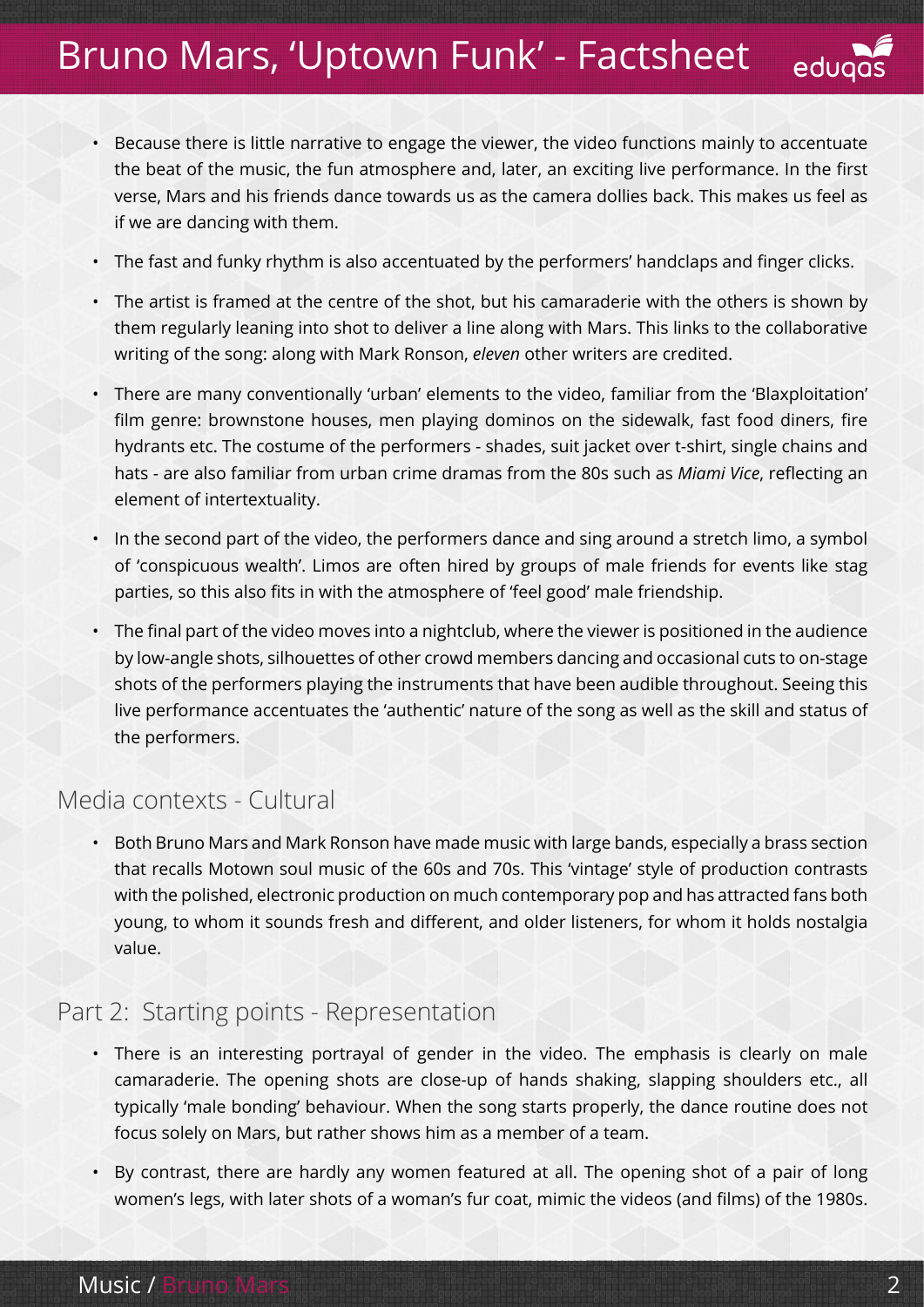These 'buddy movies' featured a group of male friends chasing after girls - though the emphasis was on male friendship rather than sexuality. Later in the video, a number of women walk past the boys whose eyes follow admiringly - like the first female 'character' these are framed so we only see their bodies. Feminist approaches might argue that this objectifies and de-humanises the women.

- Despite the traditionally masculine nature of these sequences there are a number of amusing subversions. Mars seems to be mainly interested in *himself* (narcissism) rather than the passing women. He wears a pink jacket, goes to a women's beauty salon to have his hair styled, and at one-point sings "I kiss myself/ I'm so pretty". All of these subvert the male stereotypes of not caring about appearance, and of 'beauty' being a feminine obsession.
- Race and class stereotypes are also subverted. Mars was born in Hawaii and is mixed race, most of his band are African-American and Mark Ronson is white British - all of whom are represented very positively as fun, talented people. There are no signs of criminality (such as drug dealers, pimps or prostitutes) that might typically be associated with this type of 'urban' location; the neighbourhood seems poor, but happy.
- Another subversion is the short sequence where the band have their shoes polished by white shoe-shine guys. This role has usually been associated with Black Americans, and has become symbolic of racial inequality. By showing white shoe-shiners working for black characters, the video deliberately challenges this stereotype.

## PART 3: STARTING POINTS - Media industries

- 'Uptown Funk' was a collaboration between Bruno Mars and Mark Ronson, a very successful DJ and music producer who also features in the video. This potentially widens the target audience for the product, as it has the potential to appeal to fans of each artist.
- Bruno Mars is signed to the Atlantic Records label, which is part of Warner Music Group. However, 'Uptown Funk' was released by Columbia Records, part of the Sony conglomerate, as this is Mark Ronson's record label. The video demonstrates the high production values typical of a high budget music video released by a major label.
- Mars was already an established star, having had two platinum-selling albums (*Doo-Wops and Hooligans* and *Unorthodox Jukebox*) in the USA prior to the release of 'Uptown Funk'. He was named as *Billboard's* Artist of the Year in 2013 owing to the chart success of *Unorthodox Jukebox*  (album and three singles), combined with the box office sales of his 'Moonshine Jungle' tour. He has also worked as a record producer and co-produced the video for 'Uptown Funk'.
- 'Uptown Funk' became a huge commercial success, for example it achieved a 'Diamond' certification from the RIAA (more than 10 million units sold in the USA) and also sold multimillion copies in several countries around the world, including the UK.